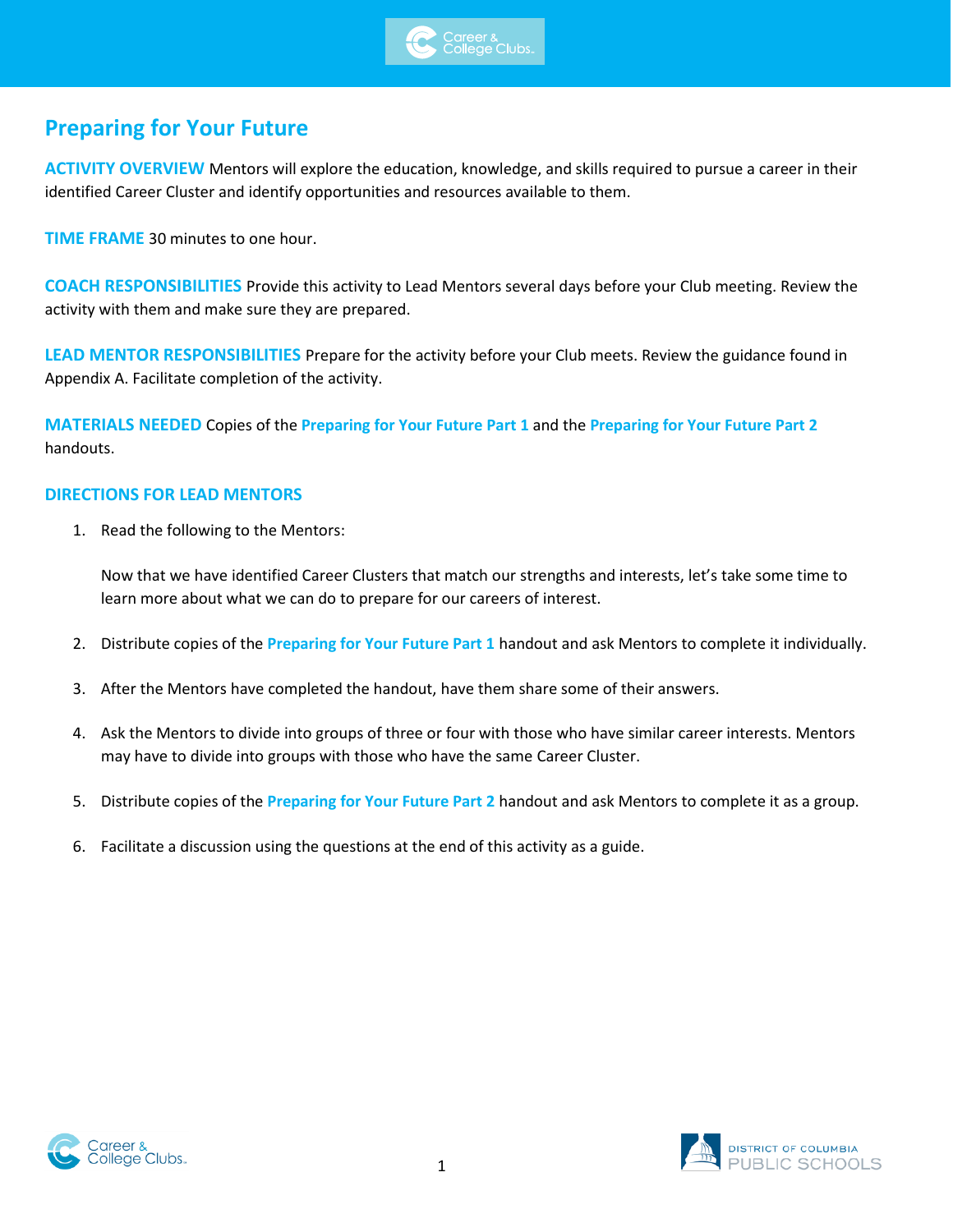

## **Preparing for Your Future Part 1 Handout**

After completing the Naviance Career Survey, use the following sources to find additional information about your top three Career Clusters. Answer the below questions to learn more about the Career Cluster that match your interests.

DCPS Career Guide

<https://www.indeed.com/career-advice/finding-a-job/what-are-the-career-clusters>

<https://www.bls.gov/careeroutlook/2015/article/career-clusters.htm>

\_\_\_\_\_\_\_\_\_\_\_\_\_\_\_\_\_\_\_\_\_\_\_\_\_\_\_\_\_\_\_\_\_\_\_\_\_\_\_\_\_\_\_

\_\_\_\_\_\_\_\_\_\_\_\_\_\_\_\_\_\_\_\_\_\_\_\_\_\_\_\_\_\_\_\_\_\_\_\_\_\_\_\_\_\_\_

\_\_\_\_\_\_\_\_\_\_\_\_\_\_\_\_\_\_\_\_\_\_\_\_\_\_\_\_\_\_\_\_\_\_\_\_\_\_\_\_\_\_\_ \_\_\_\_\_\_\_\_\_\_\_\_\_\_\_\_\_\_\_\_\_\_\_\_\_\_\_\_\_\_\_\_\_\_\_\_\_\_\_\_\_\_\_ \_\_\_\_\_\_\_\_\_\_\_\_\_\_\_\_\_\_\_\_\_\_\_\_\_\_\_\_\_\_\_\_\_\_\_\_\_\_\_\_\_\_\_

\_\_\_\_\_\_\_\_\_\_\_\_\_\_\_\_\_\_\_\_\_\_\_\_\_\_\_\_\_\_\_\_\_\_\_\_\_\_\_\_\_\_\_

\_\_\_\_\_\_\_\_\_\_\_\_\_\_\_\_\_\_\_\_\_\_\_\_\_\_\_\_\_\_\_\_\_\_\_\_\_\_\_\_\_\_\_

\_\_\_\_\_\_\_\_\_\_\_\_\_\_\_\_\_\_\_\_\_\_\_\_\_\_\_\_\_\_\_\_\_\_\_\_\_\_\_\_\_\_\_

\_\_\_\_\_\_\_\_\_\_\_\_\_\_\_\_\_\_\_\_\_\_\_\_\_\_\_\_\_\_\_\_\_\_\_\_\_\_\_\_\_\_\_

<https://jobseeker.k-12.ohiomeansjobs.monster.com/ExploreIt/CareerClusters.aspx>

<https://www.cacareerzone.org/clusters>

- 1. What is your current career interest?
- 2. Review the results of your survey. What career cluster do you think best matches your interests, talents, and abilities?
- 3. List three careers in this career cluster you can pursue, that you feel best match your interests, talents, and abilities.
- 4. What skills and abilities are necessary to work in this career cluster?
- 5. What majors, degrees, and/or professional licenses are needed to work in this career cluster?
- 6. What courses should someone take in high school to prepare to work in this career cluster?
- 7. What extracurricular could help develop skills needed for this career cluster?



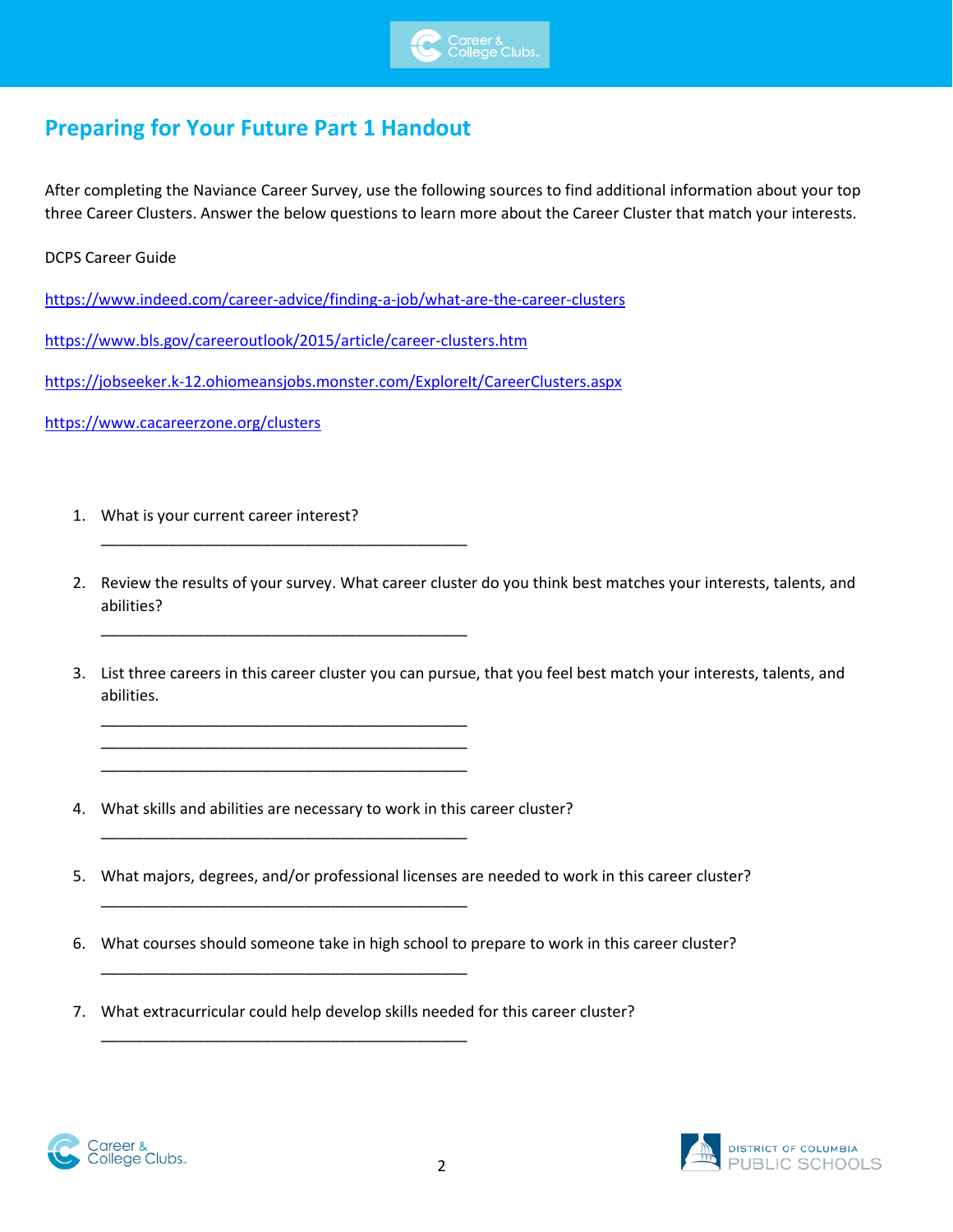

# **Preparing for Your Future Part 2 Handout**

Complete the table below by visiting the websites of your feeder high school, application high school, and local community or technical college. You may also contact a career counselor at these schools to find out more about available programs and opportunities.

| <b>Questions</b>                                                                                                                                        | In-boundary<br>or Feeder<br><b>High School</b> | <b>Application</b><br><b>High School</b> | Community<br><b>College or</b><br>another program | <b>Other</b> |
|---------------------------------------------------------------------------------------------------------------------------------------------------------|------------------------------------------------|------------------------------------------|---------------------------------------------------|--------------|
| What resources and<br>opportunities are available<br>to help you prepare for<br>your careers of interest?                                               |                                                |                                          |                                                   |              |
| What courses are offered<br>that will help you prepare<br>for your careers of interest?                                                                 |                                                |                                          |                                                   |              |
| What extracurricular<br>activities are available that<br>will help you develop the<br>skills needed to be<br>successful in your careers<br>of interest? |                                                |                                          |                                                   |              |
| What businesses and<br>agencies offer<br>opportunities for<br>internships or job<br>shadowing programs for<br>your career of interest?                  |                                                |                                          |                                                   |              |